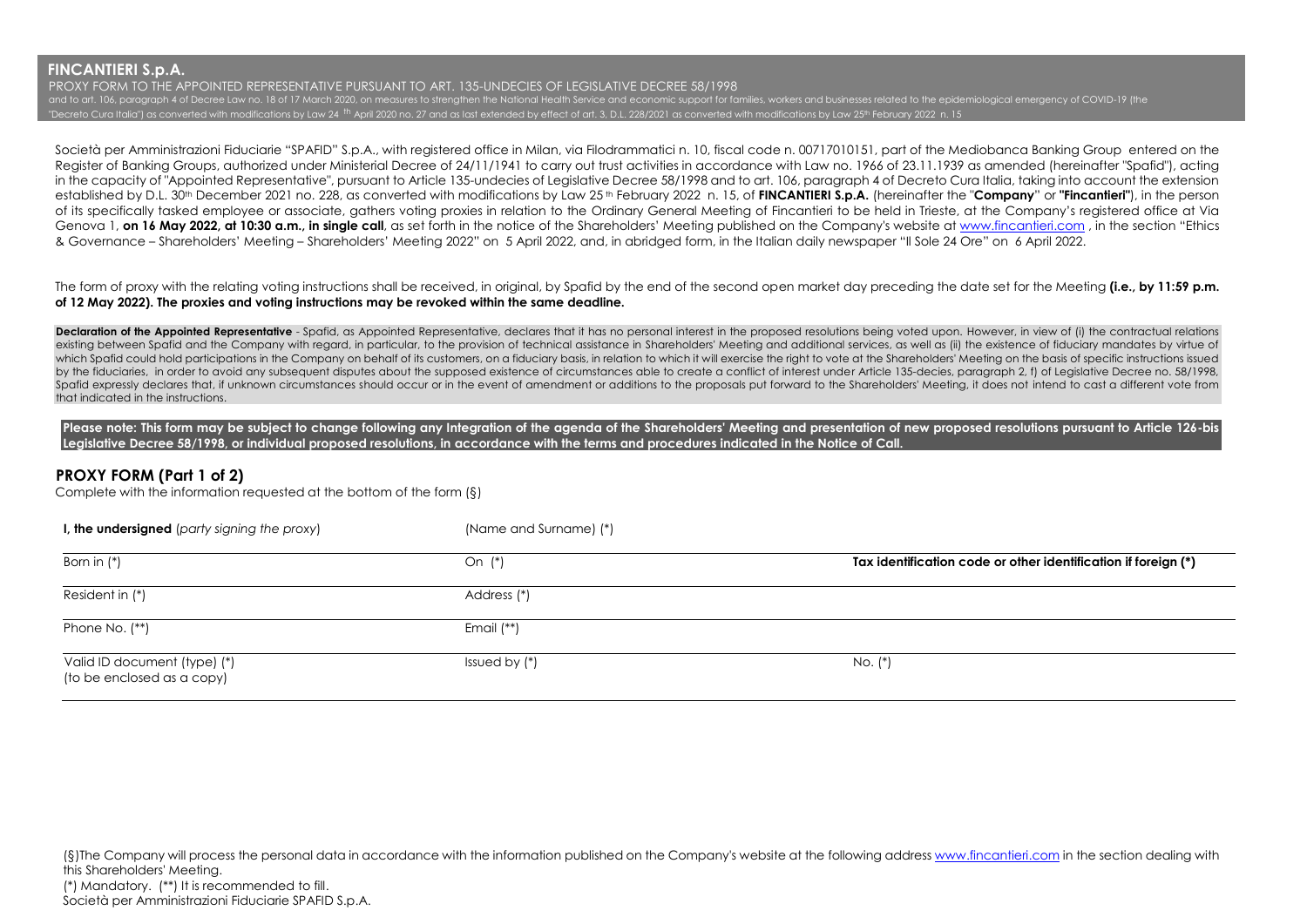PROXY FORM TO THE APPOINTED REPRESENTATIVE PURSUANT TO ART. 135-UNDECIES OF LEGISLATIVE DECREE 58/1998

#### **in quality of** (*tick the box that interests you*) (\*)

| shareholder with the right to vote                                                                                                                       | OR IF DIFFERENT FROM THE SHAREHOLDER |  |  |  |  |
|----------------------------------------------------------------------------------------------------------------------------------------------------------|--------------------------------------|--|--|--|--|
| $\Box$ legal representative or subject with appropriate representation powers (copy of the documentation of the powers of representation to be enclosed) |                                      |  |  |  |  |
|                                                                                                                                                          |                                      |  |  |  |  |

Name Surname / Denomination (\*)

| (complete only if<br>the shareholder is<br>different from the<br>proxy signatory) | Born in $(*)$                                                                                    | On $(*)$                                     | Tax identification code or other identification if foreign (*) |            |  |
|-----------------------------------------------------------------------------------|--------------------------------------------------------------------------------------------------|----------------------------------------------|----------------------------------------------------------------|------------|--|
|                                                                                   | Registered office / Resident in (*)                                                              |                                              |                                                                |            |  |
| <b>Related to</b>                                                                 |                                                                                                  |                                              |                                                                |            |  |
| No. (*)                                                                           | FINCANTIERI shares S.p.A.- ISIN IT0001415246                                                     | Registrated in the securities account (1) n. | at the custodian                                               | CAB<br>ABI |  |
|                                                                                   | referred to the communication (pursuant to art. 83-sexies Legislative Decree n. 58/1998) (2) No. | Supplied by the intermediary:                |                                                                |            |  |

(to be filled in with information regarding any further communications relating to deposits)

**DELEGATES SPAFID S.p.A.** to participate and vote in the Shareholders' Meeting indicated above as per the instructions provided below.

## **DECLARES**

←

**-** that he/she/it is aware that the proxy to the Appointed Representative might contain voting instructions even only in respect of some resolution proposals in the agenda and that in this case,

the vote shall be expressed for the sole proposals in respect of which instructions have been granted;

- to have requested from the custodian the communication for participation in the Meeting as indicated above;

- that there are no reasons for incompatibility or suspension of the exercise of voting rights.

AUTHORIZE Spafid and the Company to the treatment of his/her/its personal data for the purposes and under the terms and conditions specified in the information document

 *(Place and Date)*

*\* (*Signature) \*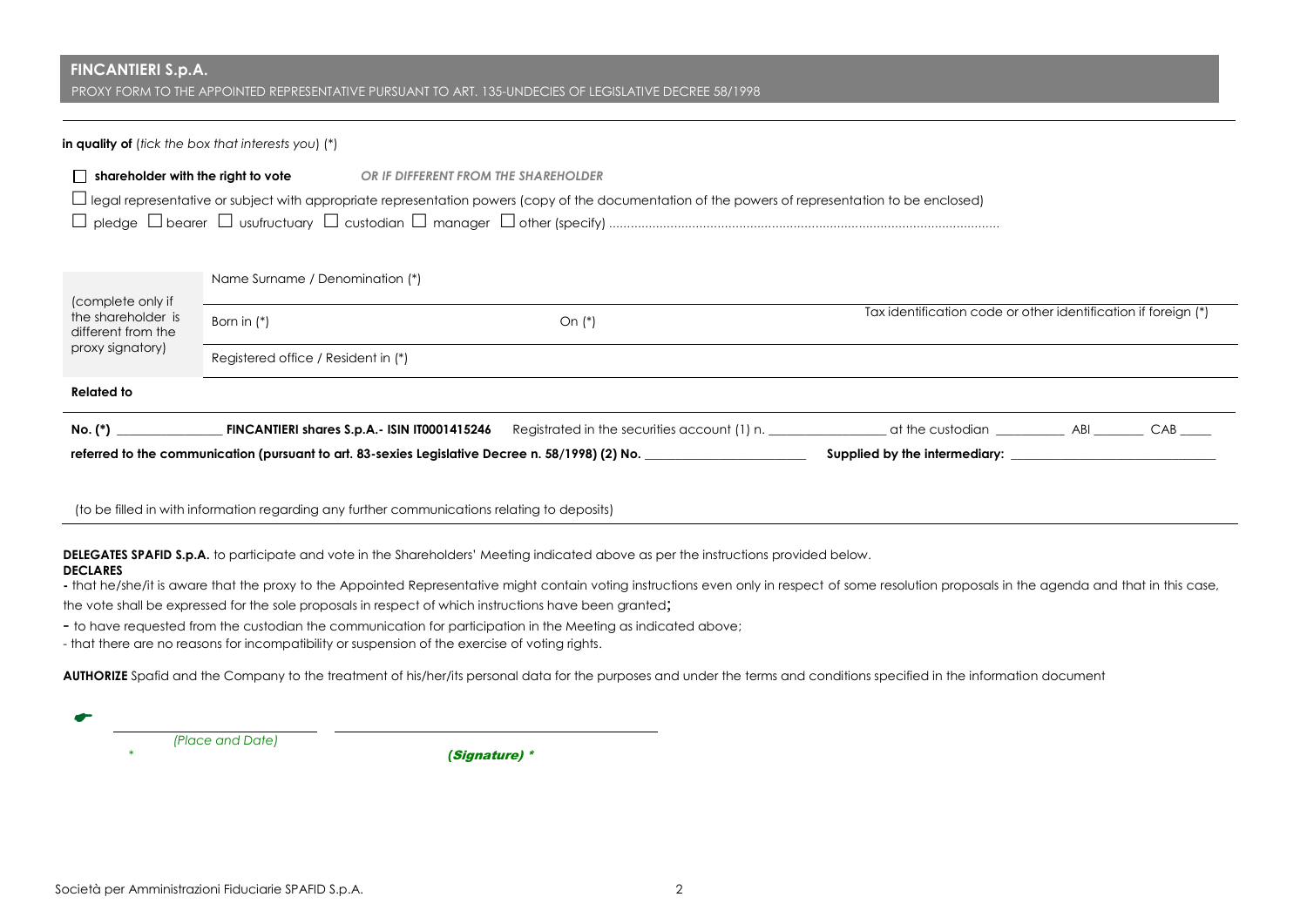# **VOTING INSTRUCTIONS (3)** (**Part 2 of 2)**

intended for the Appointed Representative only - Tick the relevant boxes

### **The undersigned (4)** (*Personal details*)

*(indicate the holder of the right to vote only if different name and surname / denomination) \_\_\_\_\_\_\_\_\_\_\_\_\_\_\_\_\_\_\_\_\_\_\_\_\_\_\_\_\_\_\_\_\_\_\_\_\_\_\_\_\_\_\_\_\_\_\_\_\_\_\_\_\_\_\_\_\_\_\_\_\_\_\_\_\_\_\_\_\_\_\_\_\_\_\_\_\_\_\_\_\_\_\_\_\_\_\_\_\_\_\_\_\_\_\_\_\_\_\_\_\_\_\_\_\_\_* 

Hereby appoints Spafid to vote in accordance with the voting instructions given below at Ordinary General Meeting of FINCANTIERI to be held in Trieste, at the Company's registered office at Via Genova 1, on 16 May 2022, at 10:30 a.m., in single call.

## **RESOLUTIONS SUBJECT TO VOTING**

**1. Approval of the Financial Statements as at 31 December 2021. Presentation of the consolidated financial statements as at 31 December 2021 and the Statement of Nonfinancial Information as at 31 December 2021, prepared in accordance with Legislative Decree No. 254 of 30 December 2016. Reports by the Board of Directors, the Board of Statutory Auditors and the external auditors.**

| Proposal of the Board of Directors  |                          |                                                                                                                                               | Tick only one<br>box | $\Box$ In Favour | $\Box$ Against | $\square$ Abstain |
|-------------------------------------|--------------------------|-----------------------------------------------------------------------------------------------------------------------------------------------|----------------------|------------------|----------------|-------------------|
|                                     |                          | If circumstances occur which are unknown or in the event of a vote on amendments or additions to the resolutions submitted to the meeting (5) |                      |                  |                |                   |
| Tick only one box                   |                          | <b>Modify the instructions (express preference)</b>                                                                                           |                      |                  |                |                   |
| $\,$ confirms the instructions $\,$ | revokes the instructions | □ In Favour :                                                                                                                                 |                      |                  | $\Box$ Against | $\Box$ Abstain    |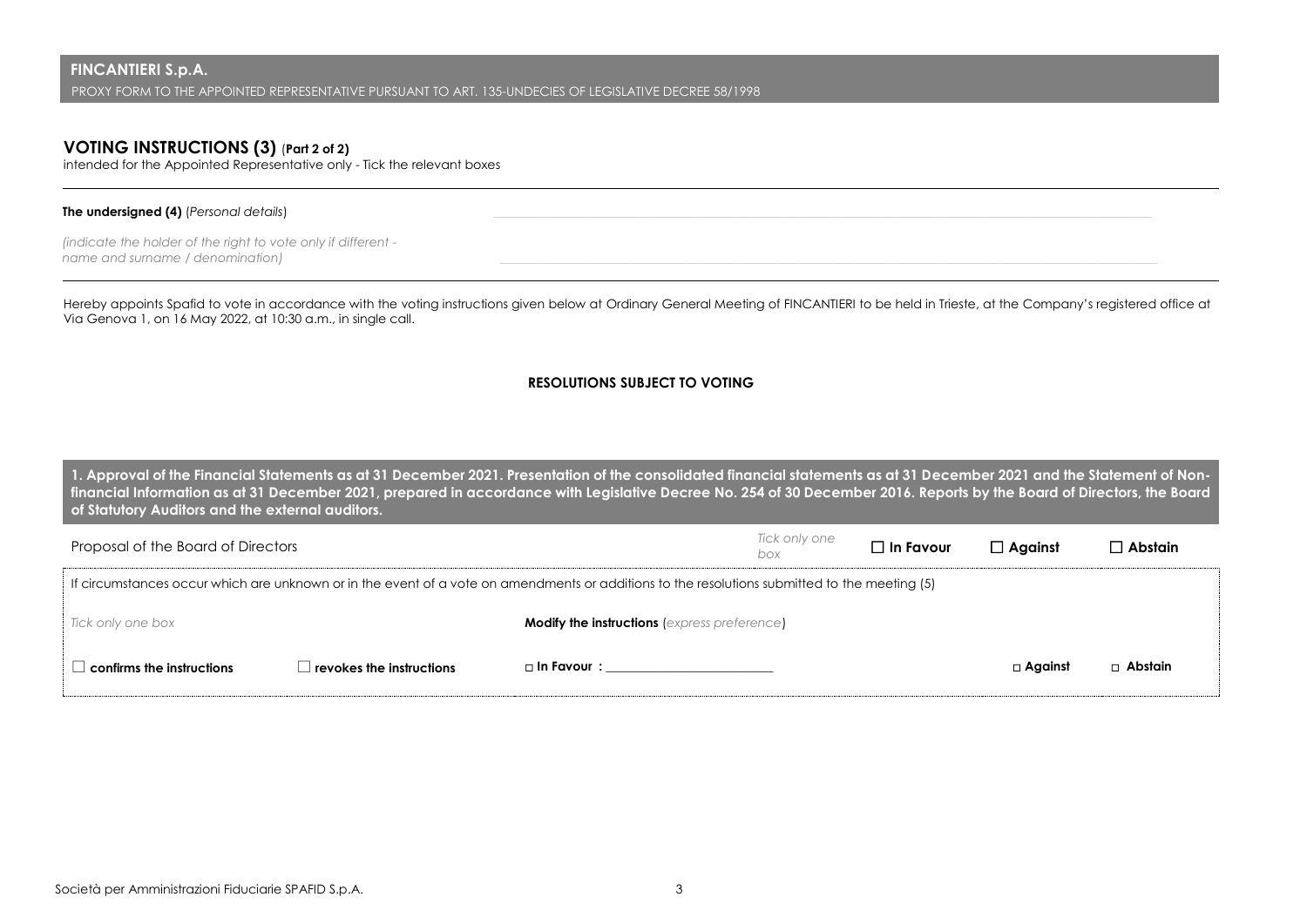PROXY FORM TO THE APPOINTED REPRESENTATIVE PURSUANT TO ART. 135-UNDECIES OF LEGISLATIVE DECREE 58/1998

| 2. Resolutions relating to the allocation of the net income for the 2021 financial year.                                                      |                                        |  |                      |                  |                |                |  |
|-----------------------------------------------------------------------------------------------------------------------------------------------|----------------------------------------|--|----------------------|------------------|----------------|----------------|--|
| Proposal of the Board of Directors                                                                                                            |                                        |  | Tick only one<br>box | $\Box$ In Favour | $\Box$ Against | $\Box$ Abstain |  |
| If circumstances occur which are unknown or in the event of a vote on amendments or additions to the resolutions submitted to the meeting (5) |                                        |  |                      |                  |                |                |  |
| Tick only one box<br><b>Modify the instructions (express preference)</b>                                                                      |                                        |  |                      |                  |                |                |  |
| confirms the instructions                                                                                                                     | $\Box$ revokes the instructions $\Box$ |  |                      |                  | $\Box$ Against | □ Abstain      |  |

**3. Appointment of the Board of Directors. Related and consequent resolutions:**

| 3.1 Determination of the number of members of the Board of Directors.                                                                         |                                                                                                      |                                                                                                                                               |                      |                  |                |                |
|-----------------------------------------------------------------------------------------------------------------------------------------------|------------------------------------------------------------------------------------------------------|-----------------------------------------------------------------------------------------------------------------------------------------------|----------------------|------------------|----------------|----------------|
|                                                                                                                                               | Tick only one<br>$\Box$ In Favour<br>Proposal of resolution submitted by CDP Industria S.p.A.<br>box |                                                                                                                                               |                      |                  |                |                |
|                                                                                                                                               |                                                                                                      | If circumstances occur which are unknown or in the event of a vote on amendments or additions to the resolutions submitted to the meeting (5) |                      |                  |                |                |
| Tick only one box                                                                                                                             |                                                                                                      | <b>Modify the instructions (express preference)</b>                                                                                           |                      |                  |                |                |
| $\Box$ confirms the instructions                                                                                                              | $\Box$ revokes the instructions                                                                      | $\Box$ In Favour $\colon$                                                                                                                     |                      |                  | $\Box$ Against | □ Abstain      |
|                                                                                                                                               | 3.2 Determination of the term in office of the Board of Directors.                                   |                                                                                                                                               |                      |                  |                |                |
| Proposal of resolution submitted by CDP Industria S.p.A.                                                                                      |                                                                                                      |                                                                                                                                               | Tick only one<br>box | $\Box$ In Favour | $\Box$ Against | $\Box$ Abstain |
| If circumstances occur which are unknown or in the event of a vote on amendments or additions to the resolutions submitted to the meeting (5) |                                                                                                      |                                                                                                                                               |                      |                  |                |                |
| Tick only one box                                                                                                                             |                                                                                                      | <b>Modify the instructions (express preference)</b>                                                                                           |                      |                  |                |                |
| $\Box$ confirms the instructions                                                                                                              | $\Box$ revokes the instructions                                                                      | □ In Favour : ____________________________                                                                                                    |                      |                  | □ Against      | □ Abstain      |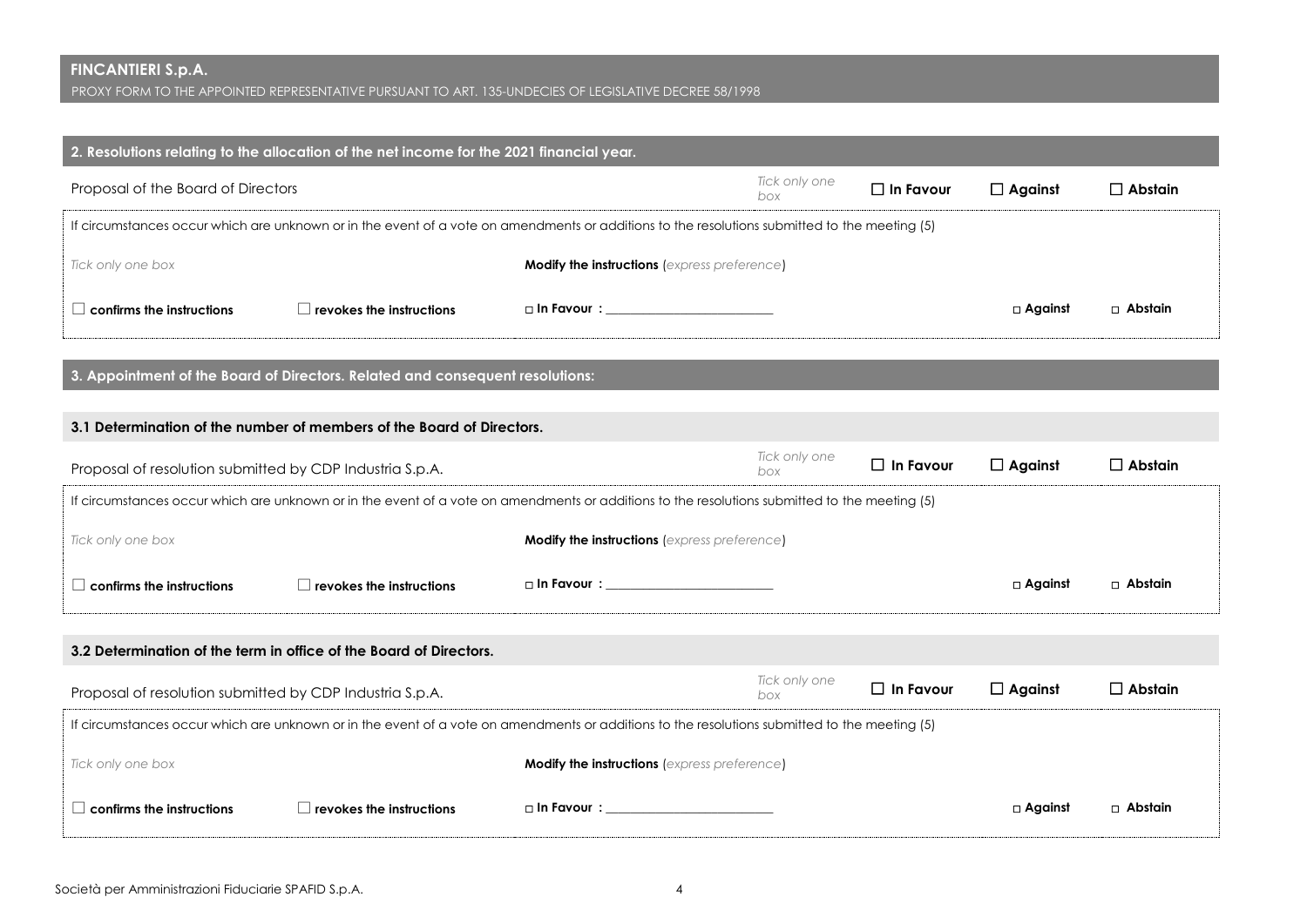PROXY FORM TO THE APPOINTED REPRESENTATIVE PURSUANT TO ART. 135-UNDECIES OF LEGISLATIVE DECREE 58/1998

# **3.3 Appointment of the members of the Board of Directors.**

| all the lists                                                                                                                                 |                                                                                                                                               | Please tick the in favor box by indicating the chosen list or against / abstained with reference to                                           | Tick only one<br>box | $\Box$ In Favour<br>List No. 1<br>submitted by<br>Inarcassa | $\Box$ In Favour<br>List No. 2<br>submitted by<br><b>CDP Industria</b><br>S.p.A. | $\Box$ Against $\Box$ Abstain |  |  |
|-----------------------------------------------------------------------------------------------------------------------------------------------|-----------------------------------------------------------------------------------------------------------------------------------------------|-----------------------------------------------------------------------------------------------------------------------------------------------|----------------------|-------------------------------------------------------------|----------------------------------------------------------------------------------|-------------------------------|--|--|
|                                                                                                                                               | If circumstances occur which are unknown or in the event of a vote on amendments or additions to the resolutions submitted to the meeting (5) |                                                                                                                                               |                      |                                                             |                                                                                  |                               |  |  |
|                                                                                                                                               |                                                                                                                                               | <b>Modify the instructions (express preference)</b>                                                                                           |                      |                                                             |                                                                                  |                               |  |  |
| $\Box$ confirms the instructions                                                                                                              | $\Box$ revokes the instructions                                                                                                               |                                                                                                                                               |                      |                                                             | $\Box$ Against                                                                   | $\Box$ Abstain                |  |  |
|                                                                                                                                               | 3.4 Appointment of the Chairperson of the Board of Directors.                                                                                 |                                                                                                                                               |                      |                                                             |                                                                                  |                               |  |  |
|                                                                                                                                               | Proposal of resolution submitted by CDP Industria S.p.A.                                                                                      |                                                                                                                                               | Tick only one<br>box | $\Box$ In Favour                                            | $\Box$ Against                                                                   | $\Box$ Abstain                |  |  |
|                                                                                                                                               |                                                                                                                                               | If circumstances occur which are unknown or in the event of a vote on amendments or additions to the resolutions submitted to the meeting (5) |                      |                                                             |                                                                                  |                               |  |  |
| Tick only one box                                                                                                                             |                                                                                                                                               | <b>Modify the instructions (express preference)</b>                                                                                           |                      |                                                             |                                                                                  |                               |  |  |
| $\Box$ confirms the instructions                                                                                                              | $\Box$ revokes the instructions                                                                                                               | □ In Favour : __________________________                                                                                                      |                      |                                                             | □ Against                                                                        | □ Abstain                     |  |  |
|                                                                                                                                               | 3.5 Determination of the compensation of the members of the Board of Directors.                                                               |                                                                                                                                               |                      |                                                             |                                                                                  |                               |  |  |
|                                                                                                                                               | Proposal of resolution submitted by CDP Industria S.p.A.                                                                                      |                                                                                                                                               | Tick only one<br>box | $\Box$ In Favour                                            | $\Box$ Against                                                                   | $\Box$ Abstain                |  |  |
| If circumstances occur which are unknown or in the event of a vote on amendments or additions to the resolutions submitted to the meeting (5) |                                                                                                                                               |                                                                                                                                               |                      |                                                             |                                                                                  |                               |  |  |
| Tick only one box                                                                                                                             |                                                                                                                                               | <b>Modify the instructions (express preference)</b>                                                                                           |                      |                                                             |                                                                                  |                               |  |  |
| $\Box$ confirms the instructions                                                                                                              | $\Box$ revokes the instructions                                                                                                               | □ In Favour : __________________________                                                                                                      |                      |                                                             | $\square$ Against                                                                | □ Abstain                     |  |  |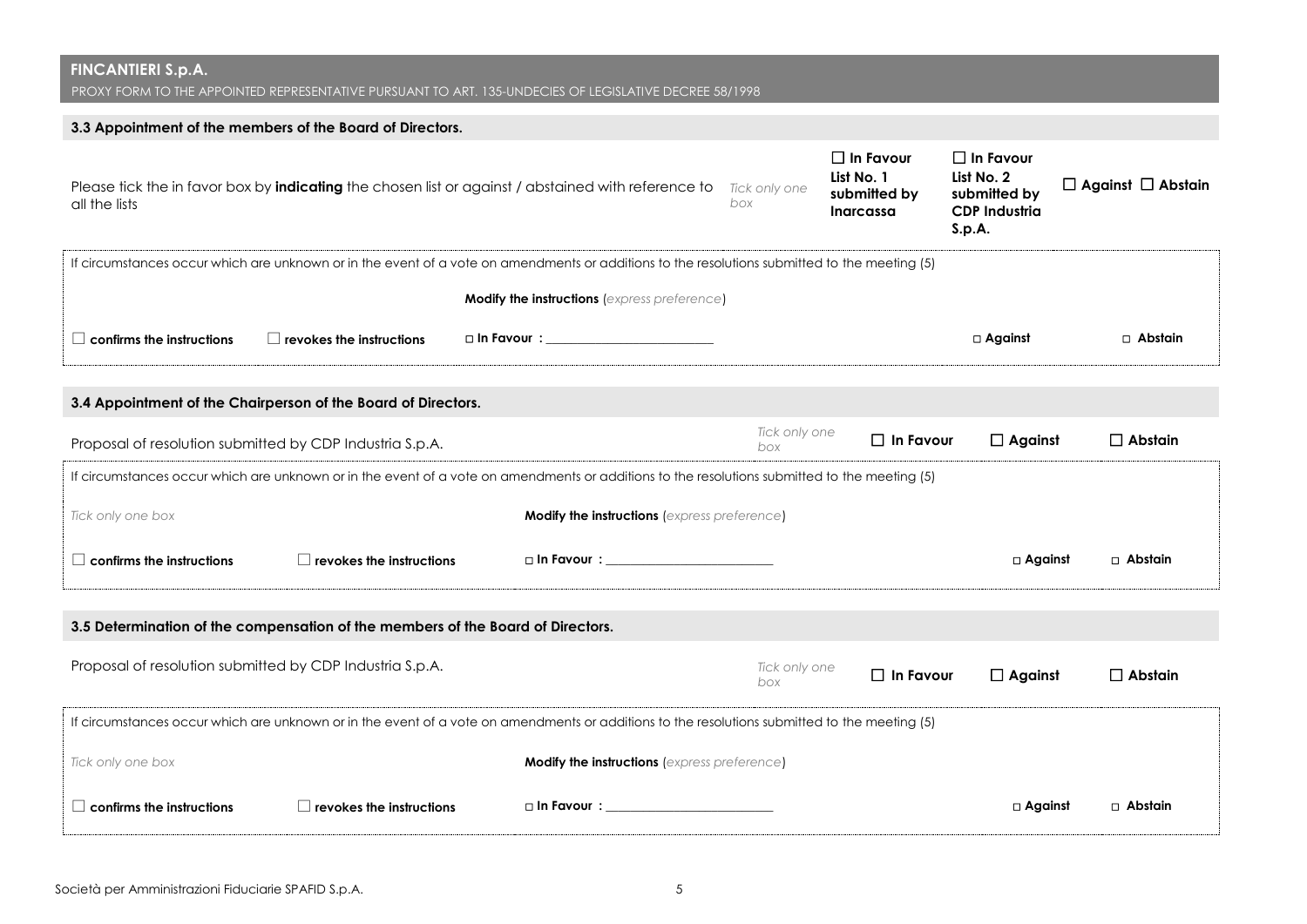PROXY FORM TO THE APPOINTED REPRESENTATIVE PURSUANT TO ART. 135-UNDECIES OF LEGISLATIVE DECREE 58/1998

| 4. Approval to purchase and dispose of the Company's shares after revoking the previous approval adopted at the Ordinary Shareholders' Meeting on 8 April 2021. Related<br>and consequent resolutions. |                                 |                                                                                                                                                                             |                      |                  |                |                |
|--------------------------------------------------------------------------------------------------------------------------------------------------------------------------------------------------------|---------------------------------|-----------------------------------------------------------------------------------------------------------------------------------------------------------------------------|----------------------|------------------|----------------|----------------|
| Proposal of the Board of Directors                                                                                                                                                                     |                                 |                                                                                                                                                                             | Tick only one<br>box | $\Box$ In Favour | $\Box$ Against | $\Box$ Abstain |
|                                                                                                                                                                                                        |                                 | If circumstances occur which are unknown or in the event of a vote on amendments or additions to the resolutions submitted to the meeting (5)                               |                      |                  |                |                |
| Tick only one box                                                                                                                                                                                      |                                 | <b>Modify the instructions (express preference)</b>                                                                                                                         |                      |                  |                |                |
| $\Box$ confirms the instructions                                                                                                                                                                       | $\Box$ revokes the instructions | □ In Favour : ____________________________                                                                                                                                  |                      |                  | $\Box$ Against | □ Abstain      |
| 1998:                                                                                                                                                                                                  |                                 | 5. Report on the policy regarding remuneration and fees paid prepared pursuant to Article 123-ter, paragraphs 2, 3 and 4 of Legislative Decree No. 58 of 24 February        |                      |                  |                |                |
| February 1998;                                                                                                                                                                                         |                                 | 5.1 Binding resolution on the first section on the policy regarding remuneration pursuant to Article 123-ter, paragraphs 3-bis and 3-ter of Legislative Decree No. 58 of 24 |                      |                  |                |                |
| Proposal of the Board of Directors                                                                                                                                                                     |                                 |                                                                                                                                                                             | Tick only one<br>box | $\Box$ In Favour | $\Box$ Against | $\Box$ Abstain |
|                                                                                                                                                                                                        |                                 | If circumstances occur which are unknown or in the event of a vote on amendments or additions to the resolutions submitted to the meeting (5)                               |                      |                  |                |                |
| Tick only one box                                                                                                                                                                                      |                                 | <b>Modify the instructions (express preference)</b>                                                                                                                         |                      |                  |                |                |
| $\Box$ confirms the instructions                                                                                                                                                                       | $\Box$ revokes the instructions | □ In Favour : __________________________                                                                                                                                    |                      |                  | $\Box$ Against | □ Abstain      |
| 5.2 Non-binding resolution on the second section on fees paid pursuant to Article 123-ter, paragraph 6 of Legislative Decree No. 58 of 24 February 1998.                                               |                                 |                                                                                                                                                                             |                      |                  |                |                |
| Proposal of the Board of Directors                                                                                                                                                                     |                                 |                                                                                                                                                                             | Tick only one<br>box | $\Box$ In Favour | $\Box$ Against | $\Box$ Abstain |
|                                                                                                                                                                                                        |                                 | If circumstances occur which are unknown or in the event of a vote on amendments or additions to the resolutions submitted to the meeting (5)                               |                      |                  |                |                |
| Tick only one box                                                                                                                                                                                      |                                 | <b>Modify the instructions (express preference)</b>                                                                                                                         |                      |                  |                |                |

**confirms the instructions revokes the instructions In Favour : \_\_\_\_\_\_\_\_\_\_\_\_\_\_\_\_\_\_\_\_\_\_\_\_\_\_\_ Against**

 **Abstain**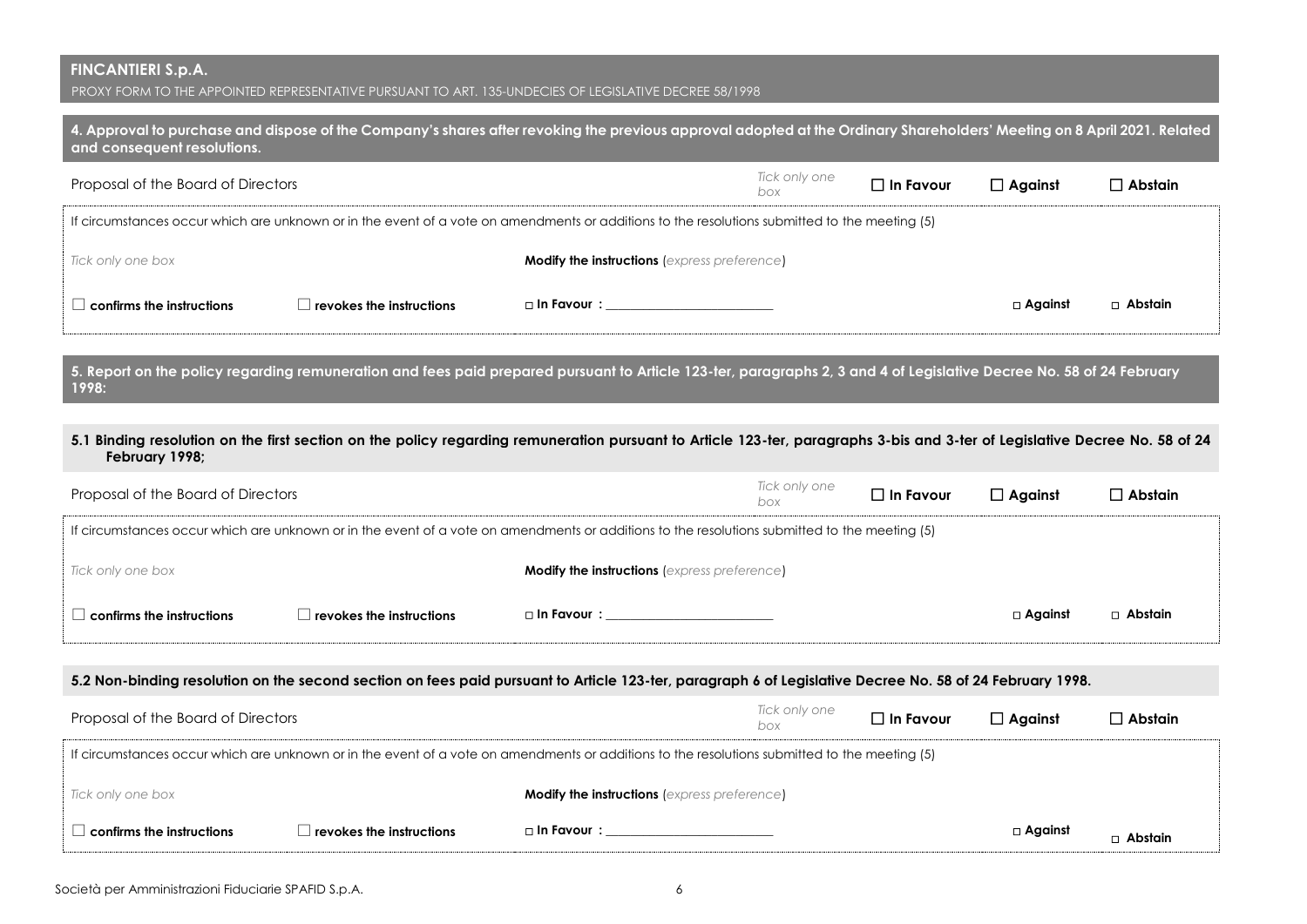PROXY FORM TO THE APPOINTED REPRESENTATIVE PURSUANT TO ART. 135-UNDECIES OF LEGISLATIVE DECREE 58/1998

| 6. Supplementation of the auditing firm's fee for the 2021-2028 financial years                                       |                                                                                                                                               |                           |                  |                   |                |                |  |
|-----------------------------------------------------------------------------------------------------------------------|-----------------------------------------------------------------------------------------------------------------------------------------------|---------------------------|------------------|-------------------|----------------|----------------|--|
| Tick only one<br>Proposal of the Board of Directors (based on the motivated proposal of the Board of Auditors)<br>box |                                                                                                                                               |                           | $\Box$ In Favour | $\square$ Aaainst | $\Box$ Abstain |                |  |
|                                                                                                                       | If circumstances occur which are unknown or in the event of a vote on amendments or additions to the resolutions submitted to the meeting (5) |                           |                  |                   |                |                |  |
| <b>Modify the instructions (express preference)</b><br>Tick only one box                                              |                                                                                                                                               |                           |                  |                   |                |                |  |
| $\Box$ confirms the instructions                                                                                      | $\,$ revokes the instructions $\,$                                                                                                            | $\Box$ In Favour $\colon$ |                  |                   | □ Against      | $\Box$ Abstain |  |

| -- |                  |               |
|----|------------------|---------------|
|    | (Place and Date) |               |
|    |                  | (Signature) * |

## **DIRECTORS' LIABILITY ACTION**

In case of vote on a directors' liability action pursuant to art. 2393, paragraph 2, of the civil code, proposed by the shareholders on the occasion of the approval of the financial statements, the undersigned appoints the Appointed Representative to vote as follows:

| Tick only one box | $\Box$ In Favour | $\Box$ Against | $\Box$ Abstain |
|-------------------|------------------|----------------|----------------|
|                   |                  |                |                |
|                   |                  |                |                |
| $\ast$            | (Place and Date) |                | (Signature) *  |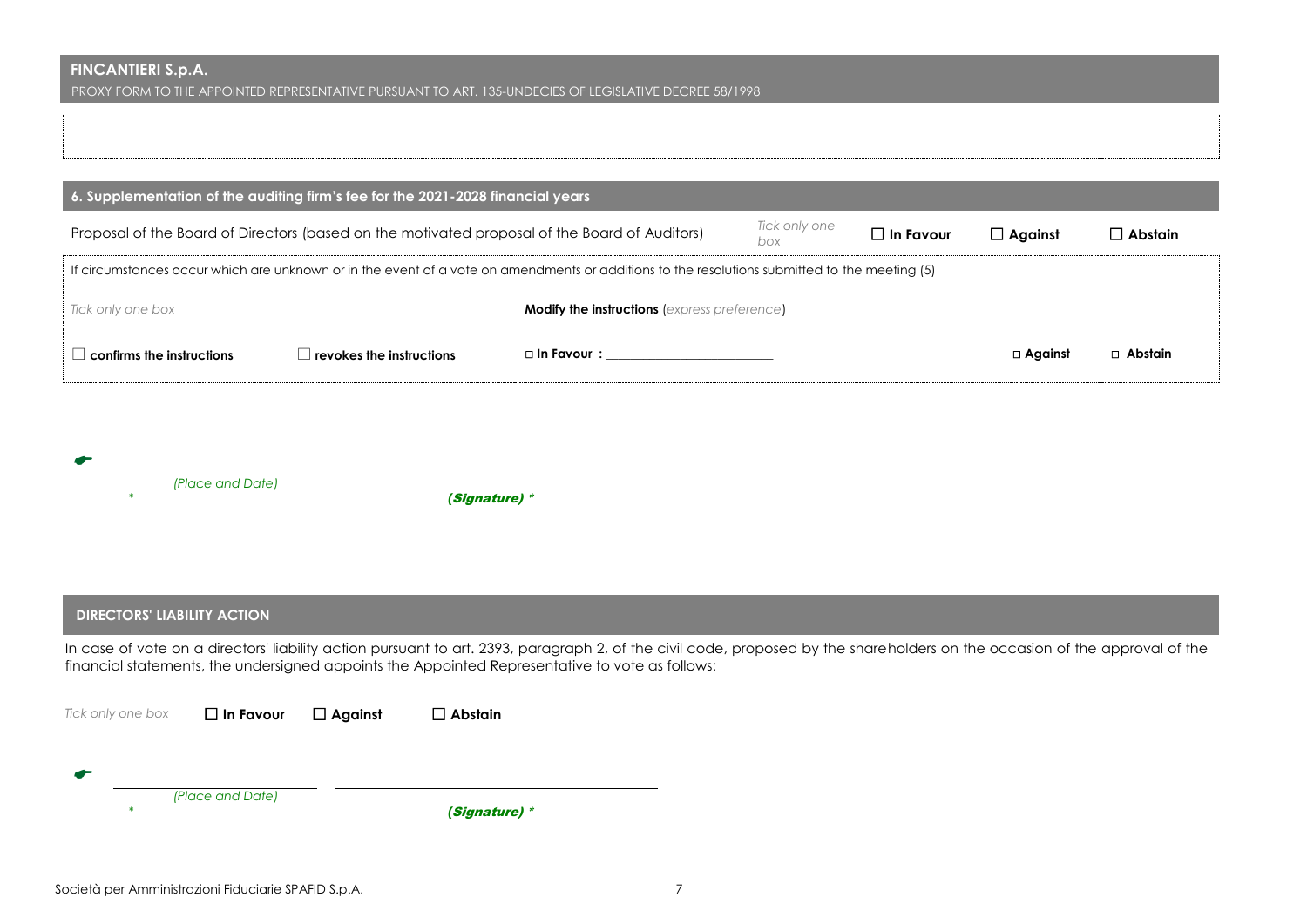PROXY FORM TO THE APPOINTED REPRESENTATIVE PURSUANT TO ART. 135-UNDECIES OF LEGISLATIVE DECREE 58/1998

#### **INSTRUCTIONS FOR THE FILLING AND SUBMISSION**

#### **The person entitled to do so must request the depositary intermediary to issue the communication for participation in the shareholders' meeting referred to the Art. 83-sexies, Legislative Decree 58/1998)**

- (1) Indicate the number of the securities custody account and the denomination of the depositary intermediary. The information can be obtained from the account statement provided by the intermediary.
- (2) Indicate the Communication reference for the Shareholders' Meeting issued by the depositary intermediary upon request from the person entitled to vote.
- (3) Pursuant to Article 135-undecies, paragraph 3, of Legislative Decree no. 58/1998, "The shares for which the proxy was granted, in full or in part, are counted for the purposes of determining that the meeting has been validly convened. In relation to proposals for which voting instructions were not given, the shareholder's shares do not count towards the calculation of the majority and the proportion of capital required for the approval of resolutions."
- (4) Specify the name and surname/denomination of the holder of voting rights (and the signatory of the Proxy Form and voting instructions, if different).
- (5) With reference to every items of the Agenda, if significant circumstances occur which are unknown at the time of granting the proxy (i.e. absence of proposals of the Board of Directors or absence of proposals indicated by the proposer in the terms of the law and issued by the Company), or if amendments or additions are made to the proposed resolutions put forward to the meeting and which cannot be notified to the proxy grantor, it is possible to choose from the following options: a) confirmation of the voting instruction already expressed; b) modification of the voting instruction already expressed; c) revocation of the voting instruction already expressed. In case no choise is effected by the delegating party, will, as far as possible, confirm the voting instructions given in the main section. If it is not possible to vote according to the instructions given, Spafid will abstain on these matters.

The form of proxy with the relating voting instructions shall be received, in original, by Spafid by the end of the second open market day preceding the date set for the Meeting, **i.e., by 11:59 p.m. of 12 May 2022, together with**:

\_\_\_\_\_\_\_\_\_\_\_\_\_\_\_\_\_\_\_\_\_\_\_\_\_\_\_\_\_\_\_\_\_\_\_\_\_\_\_\_\_\_\_\_\_\_\_\_\_\_\_\_\_\_\_\_\_\_\_\_\_\_\_\_\_\_\_\_\_\_\_\_\_\_\_\_\_\_\_\_\_\_\_\_\_\_\_\_\_\_\_\_\_\_\_\_\_\_\_\_\_\_\_\_\_\_\_\_\_\_\_\_\_\_\_\_\_\_\_\_\_\_\_\_\_\_\_\_\_\_\_\_\_\_\_\_\_\_\_\_\_\_\_\_\_\_\_\_\_\_\_\_\_\_\_\_\_\_\_\_\_\_\_\_\_\_\_\_\_\_\_\_\_\_\_\_\_\_\_\_\_\_

- a copy of an identification document with current validity of the proxy grantor or
- in case the proxy grantor is a legal person, a copy of an identification document with current validity of the interim legal representative or other person empowered with suitable powers, together with adequate documentation to state its role and powers

by one or other of the following two methods:

- i) transmission of an electronically reproduced copy (PDF) to the certified email address [assemblee@pec.spafid.it](mailto:assemblee@pec.spafid.it) (subject line "Proxy for FINCANTIERI 2022 Shareholders' Meeting") from one's own certified email address (or, failing that, from one's own ordinary email address, in which case the proxy with voting instructions must be signed with a qualified or digital electronic signature);
- ii) transmission of the original, by courier or registered mail with return receipt, to the following address: Spafid S.p.A., Foro Buonaparte 10, 20121 Milan (Ref. "Proxy for FINCANTIERI 2022 Shareholders' Meeting"), **sending a copy reproduced electronically (PDF**) in advance by ordinary e-mail to [assemblee@pec.spafid.it](mailto:assemblee@pec.spafid.it) (subject line: "Proxy for FINCANTIERI 2022 Shareholders' Meeting")

N.B. For any additional clarification regarding the issue of proxies (and in particular regarding how to complete and send the proxy form and voting instructions), authorized to participate in the general meeting can contact Spafid S.p.A. by email to the following address confidential@spafid.it or by phone at the following telephone numbers (+39) 02.80687319 – 02.80687335 (during open office hours from 9:00 a.m. to 5:00 p.m.).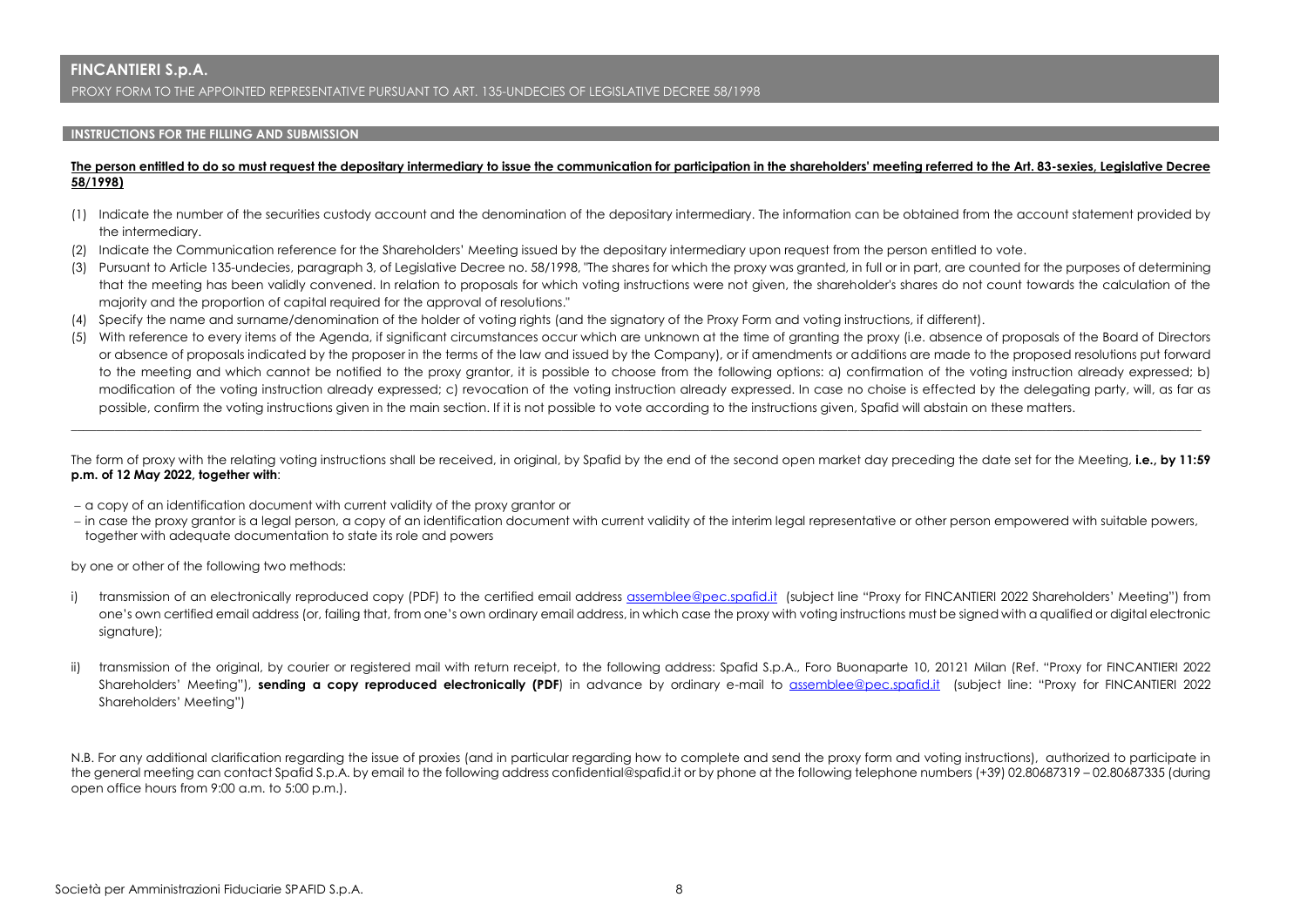PROXY FORM TO THE APPOINTED REPRESENTATIVE PURSUANT TO ART. 135-UNDECIES OF LEGISLATIVE DECREE 58/1998

#### **INFORMATION NOTICE PURSUANT TO ARTICLES 13 AND 14 OF REGULATION EU 2016/679 AND CURRENT NATIONAL LEGISLATION ON PROTECTION OF PERSONAL DATA**

Pursuant to Regulation EU 2016/679 (hereinafter "**GDPR Regulation**" or "**GDPR**") and current national legislation on data protection (hereinafter, together with GDPR, "**Privacy Legislation**"), Spafid S.p.A. with registered office in Milan, Via Filodrammatici 10 (hereinafter the "**Company**" or "**the Controller**") as data controller, is required to an information notice on the use of personal data.

#### **a) Purpose of the processing and why your personal data is required**

All personal data are processed, in compliance with legal provisions and privacy obligations, for activities strictly connected and necessary for the following purposes: (i) purposes that are strictly connected and functional to the execution of contractual obligations, arising from the mandate conferred by the Delegator (or his representative) to the Appointed Representative, concerning representation at the Shareholders' Meeting and the expression of the vote; (ii) purposes connected with law obligations, regulations, European laws, and instructions from competent Authorities or Supervisory and control or bodies. The provision of personal data for such purposes is mandatory. Failure to provide your data will make it impossible for the Company to allow the delegate to participate in the Shareholders' Meeting.

### **b) Legal ground**

Legal ground is compliance with laws, execution of contractual obligations or express consent of the data subject.

#### **c) Processing logics**

The processing of your personal data will take place in compliance with the provisions of the Privacy Law, by means of paper, computer or telematic tools, with logic strictly related to the purposes indicated and, in any case, with methods suitable to guarantee security and confidentiality in accordance with the Privacy Law.

#### **d) Categories of data processed**

In relation to the purposes described above, the Company processes Your personal data (such as i.e. name, surname, address, telephone number, email address, date of birth, identity card, fiscal code, nationality).

#### **e) Communication and dissemination of data**

In order to achieve the purposes listed under letter a), Your personal data will be communicated to the Company employees acting as autorhized encharged of processing. Moreover, your data may be communicated to: a) other Group companies and to subjects that provide support services for the execution of the contract; b) the Issuer of financial instruments in relation to which proxy is conferred, for the fulfilments inherent to representation in the shareholders' meeting and the expression of the vote, the recording and updating of the shareholders' register; c) other subjects, in fulfilment of an obligation of law, regulation or Community legislation, or on the basis of provisions given by Authorities legitimated to do so by law or by supervisory and control bodies. A full and updated list of Group Companies and/or third parties that might receive Your personal data is available a[t www.spafid.it](http://www.spafid.it/) - "Privacy" section. Your personal data might be transmitted outside the European Union only following an adequacy decision by the European Commission or in presence of adequate safeguards under Privacy Regulation (including binding corporate rules and standard data protection clauses).

Personal data processed by the Company are not subject to dissemination.

### **f) Data retention**

In accordance with the principles of proportionality and necessity, personal data will be stored in a form that allows the data subject identification for a period of time not exceeding the achievement of the purposes for which they where processed, therefore taking into account:

- the need to continue to retain personal data collected for the purpose of offering the services agreed with the user or protecting the legitimate interest of the Controller, as described in the abovementioned purposes,

- the existence of specific regulatory or contractual obligations that require data processing and retention for specific periods of time. The Company adopts reasonable measures to guarantee that incorrect personal data are corrected or deleted.

#### **g) Rights of the data subject**

Data subjects have the right at any time to obtain from the Controller confirmation as to whether personal data concerning him or her are being processed, and to know the content and source, verify their accuracy or request their integration or update, or correction (artt. 15 and 16 of GDPR).Moreover, data subjects have the right to request erasure, restriction of processing, withdrawal of consent, data portability and to complain with the supervisory authority and to oppose themselves in any case, on legitimate grounds, to their processing (art. 17 et seg. of GDPR). These rights may be exercised by written communication accompanied by a valid identity document of the person concerned to be sent to: privacy emittenti@spafid.it. The Controller, directly or through designated units, shall process your request and provide you, without undue delay, with the information on the action taken in respect of your request.

#### **h) Controller and Data Protection Officer**

The data controller is Società per Amministrazioni Fiduciarie "Spafid" S.p.A. with Headquarters at 10, Via Filodrammatici, Milan. Spafid has designated the Group's Data Protection Officer as the Data Protection Officer. The Data Protection Officer may be contacted at the following addresses:

- [DPO.mediobanca@mediobanca.com](mailto:DPO.mediobanca@mediobanca.com)
- [dpomediobanca@pec.mediobanca.com](mailto:dpomediobanca@pec.mediobanca.com)

Fiduciarie

Società per Amministrazioni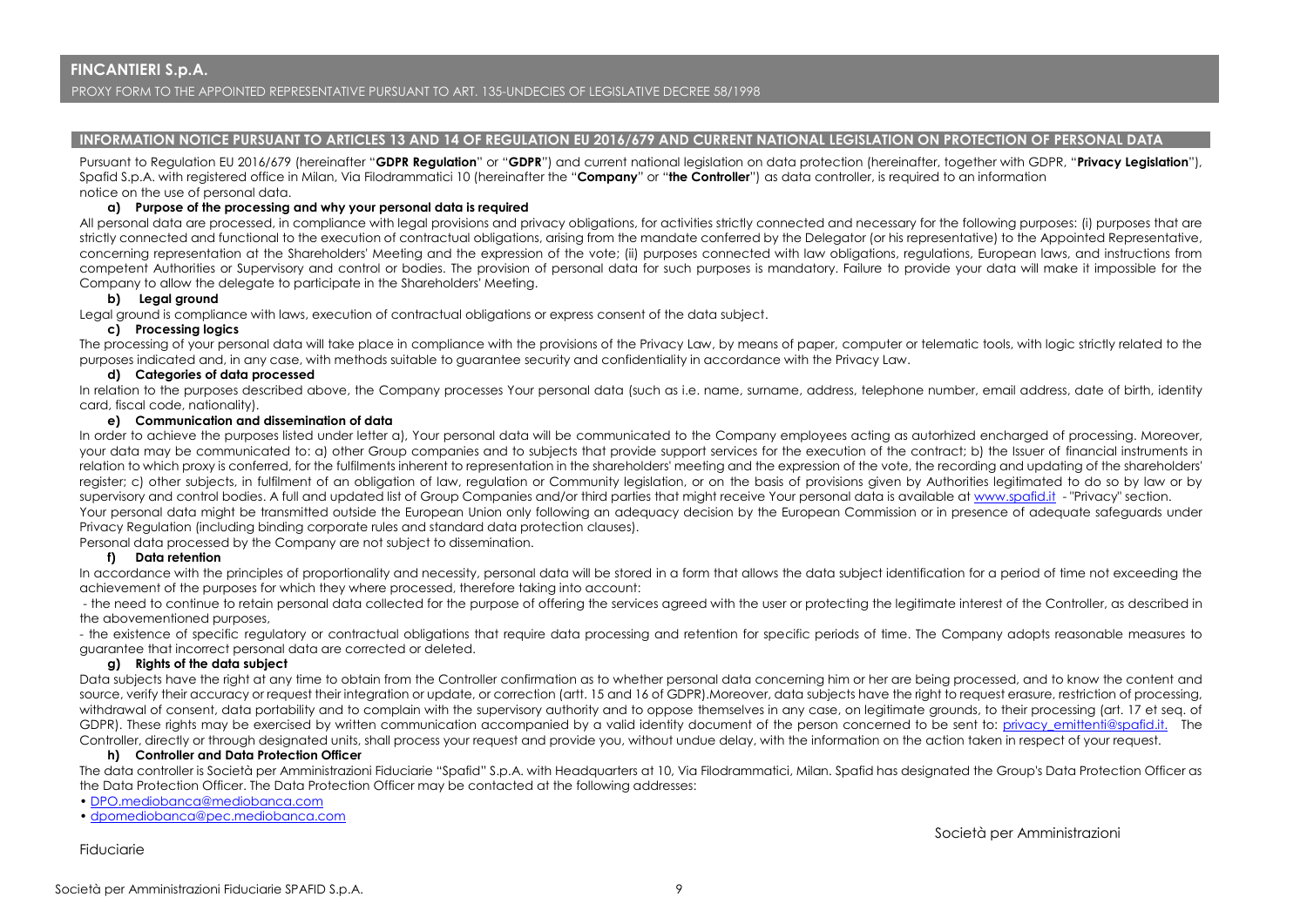" SPAFID" S.p.A.

### **Legislative Decree no. 58/1998**

## **Article 126-***bis*

## **(Integration of the agenda of the shareholders' meeting and presentation of new proposed resolutions)**

1. Shareholders, who individually or jointly account for one fortieth of the share capital may ask, within ten days of publication of the notice calling the shareholders' meeting, or within five days in the event of calling the meeting in accordance with article 125-bis, subsection 3 or article 104, subsection 2, for the integration of the list of items on the agenda, specifying in the request, the additional items they propose or presenting proposed resolution on items already on the agenda. The requests, together with the certificate attesting ownership of the share, are presented in writing, by correspondence or electronically, in compliance with any requirements strictly necessary for the identification of the applicants indicated by the company. Those with voting rights may individually present proposed resolutions in the shareholders' meeting. For cooperative companies the amount of the capital is determined by the statutes also in derogation of article 135.

2. Integrations to the agenda or the presentation of further proposed resolutions on items already on the agenda, in accordance with subsection 1, are disclosed in the same ways as prescribed for the publication of the notice calling the meeting, at least fifteen days prior to the date scheduled for the shareholders' meeting. Additional proposed resolutions on items already on the agenda are made available to the public in the ways pursuant to article 125-ter, subsection 1, at the same time as publishing news of the presentation. Terms are reduced to seven days in the case of shareholders' meetings called in accordance with article 104, subsection 2 or in the case of a shareholders' meeting convened in accordance with article 125-bis, subsection 3.

3. The agenda cannot be supplemented with items on which, in accordance with the law, the shareholders' meeting resolved on proposal of the administrative body or on the basis of a project or report prepared by it, other than those specified under article 125-ter, subsection 1.

4. Shareholders requesting integration in accordance with subsection 1 shall prepare a report giving the reason for the proposed resolutions on the new items for which it proposes discussion or the reason relating to additional proposed resolutions presented on items already on the agenda. The report is sent to the administrative body within the final terms for presentation of the request for integration. The administrative body makes the report available to the public, accompanied by any assessments, at the same time as publishing news of the integration or presentation, in the ways pursuant to article 125-ter, subsection 1.

5. If the administrative body, or should it fail to take action, the board of auditors or supervisory board or management control committee fail to supplement the agenda with the new items or proposals presented in accordance with subsection 1, the court, having heard the members of the board of directors and internal control bodies, where their refusal to do so should prove to be unjustified, orders the integration by decree. The decree is published in the ways set out by article 125-ter, subsection 1.

## **Article 135-***decies*

## **(Conflict of interest of the representative and substitutes)**

1. Conferring proxy upon a representative in conflict of interest is permitted provided that the representative informs the shareholder in writing of the circumstances giving rise to such conflict of interest and provided specific voting instructions are provided for each resolution in which the representative is expected to vote on behalf of the shareholder. The representative shall have the onus of proof regarding disclosure to the shareholder of the circumstances giving rise to the conflict of interest. Article 1711, second subsection of the Italian Civil Code does not apply.

- 2. In any event, for the purposes of this article, conflict of interest exists where the representative or substitute:
- a) has sole or joint control of the company, or is controlled or is subject to joint control by that company;
- b) is associated with the company or exercises significant influence over that company or the latter exercises significant influence over the representative;
- c) is a member of the board of directors or control body of the company or of the persons indicated in paragraphs a) and b);
- d) is an employee or auditor of the company or of the persons indicated in paragraph a);
- e) is the spouse, close relative or is related by up to four times removed of the persons indicated in paragraphs a) to c);
- f) is bound to the company or to persons indicated in paragraphs a), b), c) and e) by independent or employee relations or other relations of a financial nature that compromise independence.

3. Replacement of the representative by a substitute in conflict of interest is permitted only if the substitute is indicated by the shareholder. In such cases, subsection 1 shall apply. Disclosure obligations and related onus of proof in any event remain with the representative.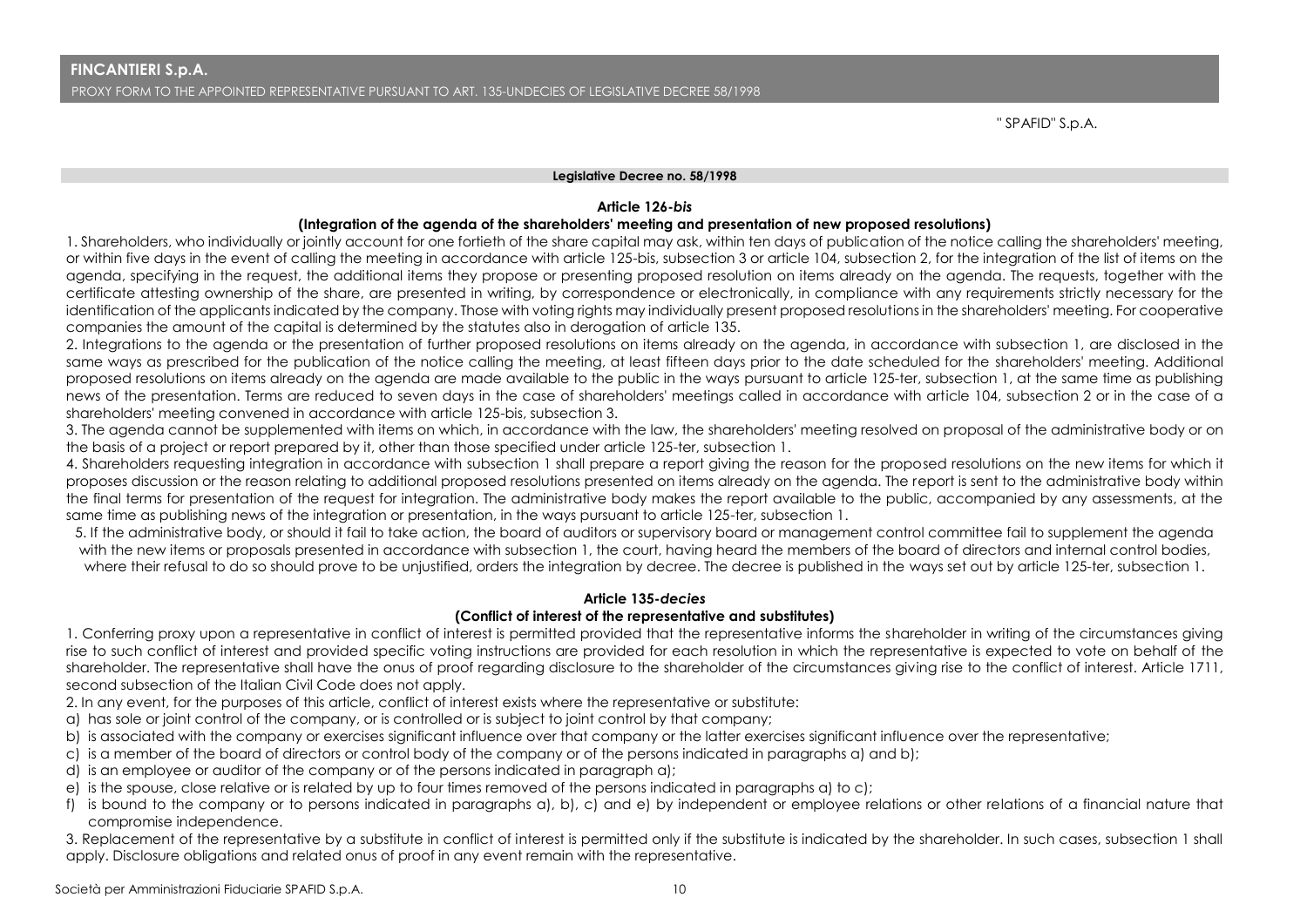4. This article shall also apply in cases of share transfer by proxy.

## **Article 135-***undecies* **(Appointed representative of a listed company)**

1. Unless the Articles of Association decree otherwise, companies with listed shares designate a party to whom the shareholders may, for each shareholders' meeting and within the end of the second trading day prior to the date scheduled for the shareholders' meeting, including for callings subsequent to the first, a proxy with voting instructions on all or some of the proposals on the agenda. The proxy shall be valid only for proposals on which voting instructions are conferred.

2. Proxy is conferred by signing a proxy form, the content of which is governed by a Consob regulation. Conferring proxy shall be free of charge to the shareholder. The proxy and voting instructions may be cancelled within the time limit indicated in subsection 1.

3. Shares for which full or partial proxy is conferred are calculated for the purpose of determining due constitution of the shareholders' meeting. With regard to proposals for which no voting instructions are given, the shares are not considered in calculating the majority and the percentage of capital required for the resolutions to be carried. 4. The person appointed as representative shall any interest, personal or on behalf of third parties, that he or she may have with respect to the resolution proposals on the agenda. The representative must also maintain confidentiality of the content of voting instructions received until scrutiny commences, without prejudice to the option of disclosing such information to his or her employees or collaborators, who shall also be subject to confidentiality obligations. The party appointed as representative may not be assigned proxies except in compliance with this article.

5. By regulation pursuant to subsection 2, Consob may establish cases in which a representative failing to meet the indicated terms of Article 135-*decies* may express a vote other than that indicated in the voting instructions.

# **Civil Code**

## **Art. 2393 (Directors liability action)**

1. The liability action against the directors is started upon resolution of the meeting also when the company is in liquidation.

2. The resolution concerning the directors' liability can be adopted on the occasion of the discussion of the financial statements, although not indicated in the item of the agenda, when it concerns circumstances occurred in the same financial year.

3. The liability action can also be started upon resolution of the Supervisory Board adopted by two thirds of its members.

4. The action must be started within five years from the termination of office of the director.

5. The resolution concerning the directors' liability action implies the revocation from office of the directors against whom it is started, provided that it is approved by at least one fifth of the share capital. In this case the meeting provides for their replacement.

6. The company can waive the directors' liability action and can compromise, provided that the waiver and the settlement are expressly approved by the meeting and provided also that a minority of shareholders representing at least one fifth of the share capital does not vote against or, in case of issuers of financial instruments widely distributed among the public, at least one twentieth of the share capital or the different quantity provided for by the by-laws for the exercise of the directors' liability action pursuant to first and second paragraph of art. 2393-*bis*.